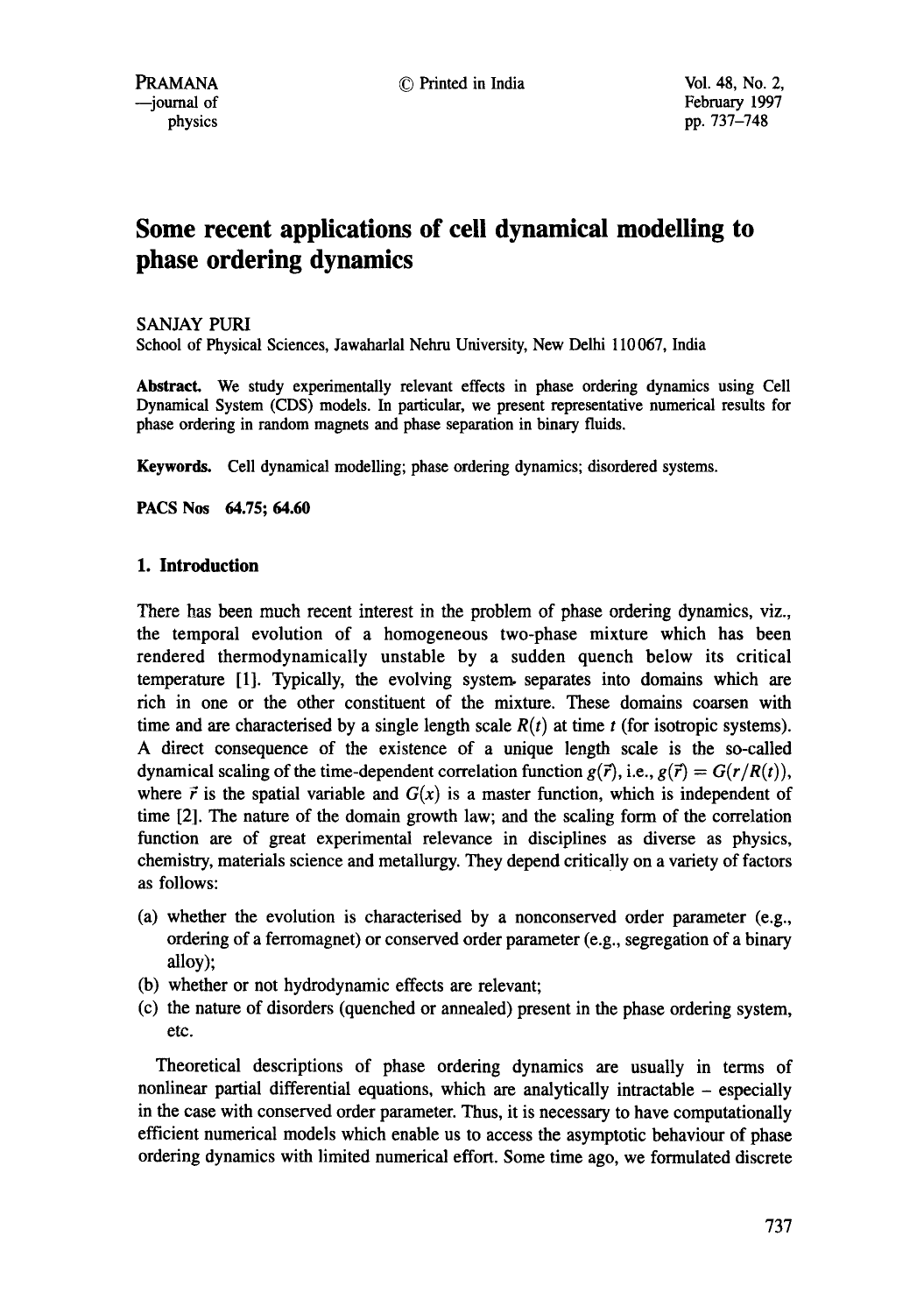## *San jay Puri*

space-time models of phase ordering dynamics, which served exactly such a purpose [3]. These are now referred to as Cell Dynamical System (CDS) models and have played an important role in elaborating the late-stage behaviour of phase ordering dynamics. Apart from their relevance in phase ordering dynamics, our CDS models have also served as an important example of the relevance of discrete space-time models in the modelling of nonequilibrium phenomena.

In this paper, we would like to briefly discuss two experimentally relevant problems of phase ordering dynamics, which we have recently tackled using CDS models. This paper is organised in the following fashion. In  $\S$  2, we discuss conventional models of phase ordering dynamics and also describe our CDS models. In § 3, we study the first problem of interest to us here, viz., phase ordering dynamics in systems with quenched disorder. Section 4 of this paper examines the second problem of interest to us here, viz., the role of hydrodynamic effects in phase separation dynamics. Section 5 ends this paper with a summary and discussion.

## **2. Conventional and cell dynamical modelling of phase ordering dynamics**

At the coarsegrained level, phase ordering dynamics is conventionally modelled via stochastic partial differential equations. Typically, systems with a nonconserved order parameter (e.g., ordering of ferromagnets) are described by the time-dependent Ginzburg-Landau (TDGL) equation:

$$
\frac{\partial \psi(\vec{r},t)}{\partial t} = -\frac{\delta H[\psi(\vec{r},t)]}{\delta \psi(\vec{r},t)} + \sigma(\vec{r},t),
$$
\n(1)

where  $\psi(\vec{r}, t)$  is the order parameter of the system at point  $\vec{r}$  at time t. For pure and isotropic systems,  $H[\psi(\vec{r}, t)]$  is usually taken to be the coarse-grained  $\phi^4$ -free energy functional:

$$
H[\psi(\vec{r},t)] = \int d\vec{r} \left[ -\frac{1}{2} \psi(\vec{r},t)^2 + \frac{1}{4} \psi(\vec{r},t)^4 + \frac{1}{2} (\vec{\nabla}\psi(\vec{r},t))^2 \right], \tag{2}
$$

where we assume that all quantities have been rescaled into appropriate dimensionless units. The Gaussian white noise  $\sigma(\vec{r}, t)$  in (1) has zero expectation value and satisfies the usual fluctuation-dissipation relation. In the classification scheme of Hohenberg and Halperin [4], Eq. (1) is referred to as Model A.

Of course, real experimental systems are neither pure nor isotropic and the freeenergy functional in (2) constitutes an oversimplification. For example, in ferromagnets, quenched disorder typically arises in the form of nonmagnetic impurities. At the phenomenological level, this is modelled by assigning a random spatial dependence to the coefficients of various terms in the free-energy functional of (2) [5, 6]. The distribution of this random fluctuation is usually taken to be either Gaussian or uniform. For studies of phase ordering dynamics, the precise nature of this distribution is not relevant [6].

Phase ordering dynamics in systems with a conserved order parameter but no hydrodynamic effects (e.g., segregation of a binary alloy AB) is described by the

## *Pramana - J. Phys.,* **Vol. 48, No. 2, February 1997 (Part ED Special issue on "Nonlinearity & Chaos in the Physical Sciences"**

738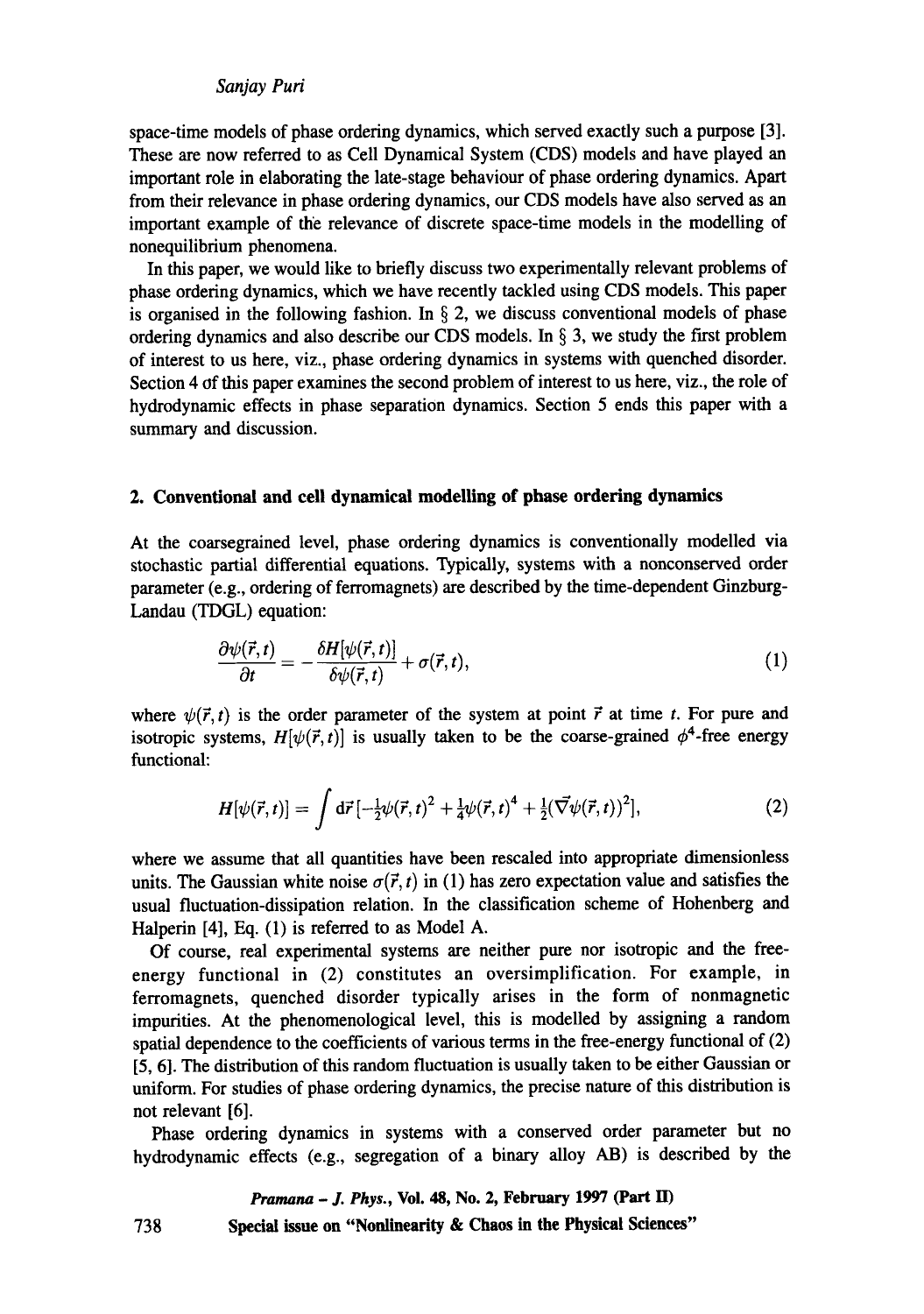Cahn-Hilliard-Cook (CHC) equation [7]:

$$
\frac{\partial \psi(\vec{r},t)}{\partial t} = \nabla^2 \left[ \frac{\delta H[\psi(\vec{r},t)]}{\delta \psi(\vec{r},t)} \right] + \sigma(\vec{r},t), \tag{3}
$$

where symbols have the same meaning as previously. In the case with conserved order parameter,  $\int d\vec{r}\psi(\vec{r},t)$  is a constant in time, as is clear on integrating Eq. (3) over space. Eq. (3) is also referred to as Model B [4].

The simplest model which incorporates hydrodynamic effects in segregation dynamics is known as Model H [4] and consists of a conserved scalar density (the order parameter) coupled to the hydrodynamic velocity field. We will consider here a variant of Model H, with the following form in three dimensions (again in appropriate dimensionless units):

$$
\frac{\partial \psi(\vec{r},t)}{\partial t} = \nabla^2 \left[ \frac{\delta H[\psi(\vec{r},t)]}{\delta \psi(\vec{r},t)} \right] - \bar{\alpha} \vec{\nabla} \cdot [\psi(\vec{r},t) \vec{J}(\vec{r},t)] + \sigma(\vec{r},t),
$$
  

$$
\frac{\partial J_i(\vec{r},t)}{\partial t} = \bar{\eta} \nabla^2 J_i(\vec{r},t) + \bar{\sigma} \sum_{k=1}^3 \nabla_i \nabla_k J_k(\vec{r},t)
$$

$$
- \bar{\alpha} \psi(\vec{r},t) \nabla_i \left[ \frac{\delta H[\psi(\vec{r},t)]}{\delta \psi(\vec{r},t)} \right] + v_i(\vec{r},t). \tag{4}
$$

In (4),  $\psi(\vec{r},t)$  and  $J_i(\vec{r},t)$  ( $i = 1,2,3$ ) are, respectively, the order parameter and the dimensionless velocity fields as a function of dimensionless space and time. The Gaussian white noises  $\sigma(\vec{r},t)$  and  $v_i(\vec{r},t)(i = 1,2,3)$  are the noises for the order parameter field and the velocity field, respectively. They satisfy the appropriate fluctuation-dissipation relations. The rescaled parameters in (4) are the coupling constant  $\bar{\alpha}$  ( $\bar{\alpha}$  =0 corresponds to the usual case of binary alloys, viz., Model B); and the transport coefficients  $\bar{\eta}$  and  $\bar{\sigma}$ , which are the viscosities. We should remark that (4) reduces to the standard form of Model H [4] if we impose the additional constraint  $\vec{\nabla} \cdot \vec{J}(\vec{r}, t) = 0$ . However, as was pointed out by Farrell and Valls [8], this extra constraint causes considerable numerical complications and we do not impose it here.

Given the numerical effort involved in successfully simulating the stochastic partial differential equation models in Eqs.  $(1)$ - $(4)$  or performing Monte Carlo (MC) simulations of appropriate microscopic models, it is desirable to have computationally efficient models to study the scaling regime. We have proposed CDS models of phase ordering dynamics, which are highly efficient in terms of computer time usage [3]. These models impose the space-time coarsening, implicit in conventional phenomenological models, by using a discretised space-time lattice. An order parameter variable is associated with each cell of the spatial lattice, which can be considered to be the result of coarse-graining the microscopic model. The underlying principles of our modelling have already been discussed extensively in the literature and we refer the interested reader to ref. [3]. Here, we merely confine ourselves to presenting the resultant models, which are formulated on a lattice whose cells are labelled by, say, n. We associate an order parameter value at (discrete) time t with each cell and refer to it as  $\psi(t, n)$ . Our CDS model for the case with nonconserved order parameter in  $d$ -dimensional space takes the

> *Pramana - J. Phys.,* **Vol. 48, No. 2, February 1997 (Part I1) Special issue on "Nonlinearity & Chaos in the Physical Sciences"** 739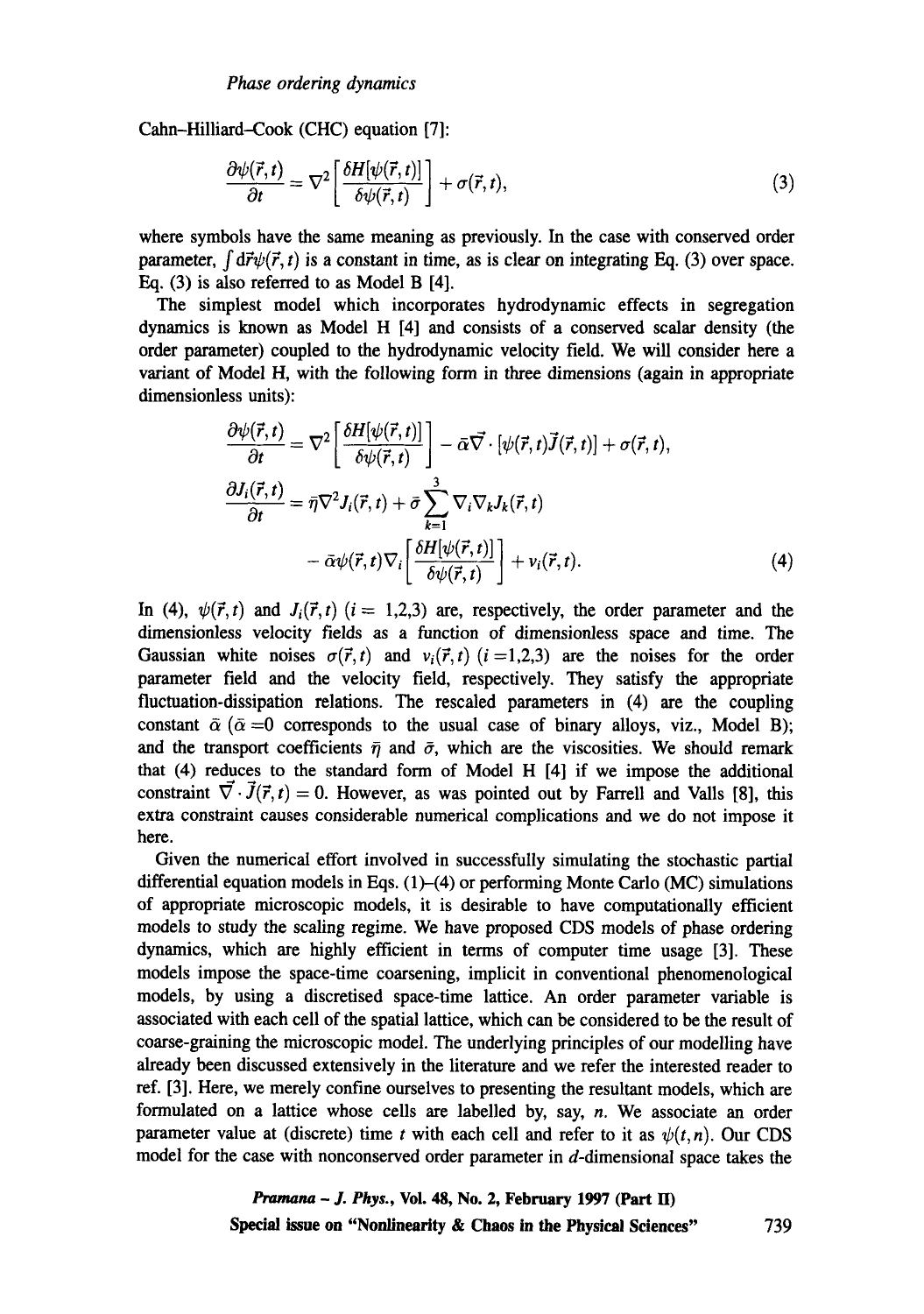#### *Sanjay Puri*

following form [3]:

$$
\psi(t+1,n) = f(\psi(t,n)) + \frac{D}{2d} \Delta_D \psi(t,n)
$$
  

$$
\equiv \mathcal{F}[\psi(t,n)], \qquad (5)
$$

where  $f(\psi)$  is a monotonic function with an unstable fixed point at  $\psi = 0$  (which mimics the unstable homogeneous state); and two symmetrically located stable fixed points at  $\psi = \pm \psi_0$  (which mimic the stable spontaneously ordered states). In (5), D is a positive constant proportional to the phenomenological diffusion constant; and  $\Delta_D$  is the isotropically discretised Laplacian operator at the site  $n$ . As the local order parameter takes continuous values, this CDS model falls into the subclass of Coupled Map Lattice (CML) models [9, 10].

We can also incorporate thermal noise terms in the deterministic model of Eq. (5). However, we have demonstrated numerically that thermal noise is asymptotically irrelevant for phase ordering dynamics  $-$  at least in the context of pure systems [3]. Therefore, the deterministic model in (5) suffices if one is interested in universal asymptotic behaviour. Furthermore, we should stress that any function  $f(\psi)$  with the specified properties provides a reasonable CDS model for phase ordering with a nonconserved order parameter. This is a consequence of the strong universality of the ordering process and is discussed at length in Ref. [3].

The corresponding CDS model for the case with quenched disorder, e.g., ordering in random magnets, is obtained as a simple extension of (5) by associating a random spatial dependence with the parameters of the function  $f(\psi)$ , so that the local fixed points are randomly distributed around  $\pm \psi_0$  [6]. In our subsequent discussion, the term "amplitude of disorder" refers to the amplitude of fluctuations in the local fixed points of the function  $f(\psi)$ .

The corresponding CDS model for the conserved case is easy to obtain. Naively, it may be obtained analogously to the continuum case by appending an extra Laplacian operator to the chemical potential for the nonconserved case as follows [3]:

$$
\psi(t+1,n)=\psi(t,n)-\frac{1}{2d}\Delta_D[\mathcal{F}[\psi(t,n)]-\psi(t,n)].
$$
\n(6)

Our procedure for obtaining CDS models can also be interpreted as a novel method of discretising the corresponding partial differential equations, which enables the use of rather coarse mesh sizes, without any loss of numerical stability [3]. As a matter of fact, we can use this interpretation to derive the CDS model equivalent to (4), i.e., for the case with conserved order parameter when hydrodynamic effects are relevant. The CDS model we obtain from (4) (again neglecting noise terms) has the following form in three dimensions [11]:

$$
\psi(t+1,n) = \psi(t,n) - \frac{1}{6}\Delta_D[\mathcal{F}[\psi(t,n)] - \psi(t,n)] - \alpha \vec{\nabla}_D \cdot [\psi(t,n)\vec{J}(t,n)],
$$
  

$$
J_i(t+1,n) = J_i(t,n) + \eta \Delta_D J_i(t,n) + \sigma \sum_{k=1}^3 \nabla_{D,i} \nabla_{D,k} J_k(t,n)
$$
  

$$
+ \alpha \psi(t,n) \nabla_{D,i}[\mathcal{F}[\psi(t,n)] - \psi(t,n)], \qquad (7)
$$

*Pramana - J. Phys.,* **Vol. 48, No. 2, February 1997 (Part lI) Special issue on "Nonlinearity & Chaos in the Physical Sciences"** 

740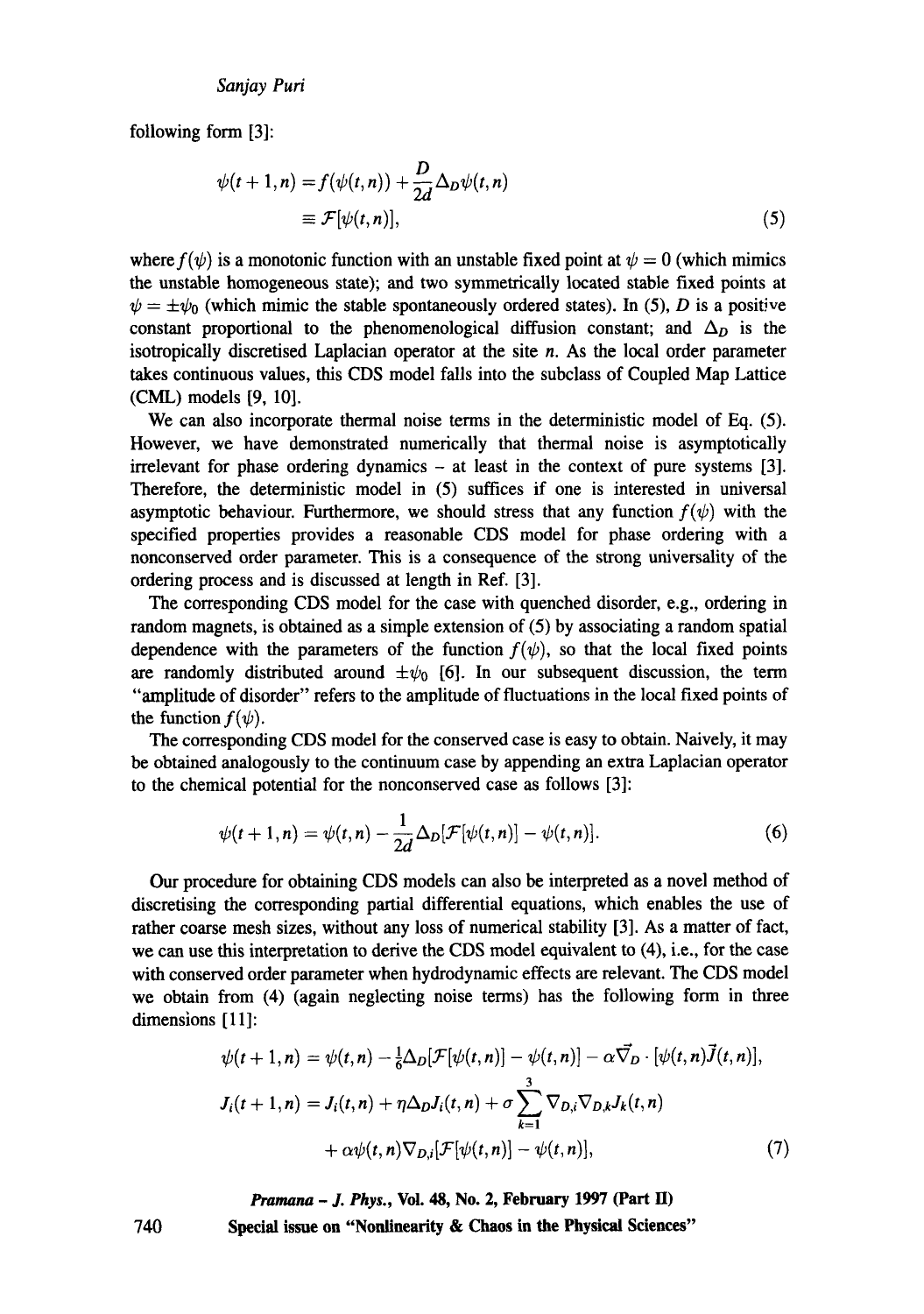where  $\alpha, \eta$  and  $\sigma$  are phenomenological parameters. They are analogous to the corresponding parameters in the continuum model (4). In (7),  $\vec{\nabla}_D$  is the symmetrically discretised gradient operator. The values of the parameters are dictated by the requirements that the scheme be stable and that the results be physically reasonable [3, 11].

We will next describe some recent results obtained using the CDS models we have just discussed. As mentioned earlier, we focus on two experimentally relevant problems, viz., phase ordering in random magnets; and phase separation in binary fluids.

## **3. Phase ordering dynamics in disordered magnets**

We have studied phase ordering in random magnets by implementing the disordered version of the CDS model defined by (5) on a 2-dimensional lattice of size  $N^2$ . Periodic boundary conditions were applied to both edges of the lattice. The parameter values for our simulations and the manner in which we introduce disorder in  $f(\psi)$  are discussed at length in Ref. [6] and we do not replicate the discussion here.

The initial condition for a single run corresponds to small-amplitude uniformlydistributed random fluctuations about a zero background, mimicking the disordered state before the quench. The statistical quantities of interest in phase ordering dynamics are the time-dependent structure factor, which is the Fourier transform of the correlation function, and the characteristic domain length scale  $R(t)$ . The time-dependent structure factor is defined as

$$
S(\vec{k},t) = [\langle \psi(\vec{k},t) \psi(\vec{k},t)^* \rangle], \tag{8}
$$

where  $\psi(\vec{k}, t)$  is the Fourier transform of the order parameter (spontaneous magnetisation, in this case) with wave-vector  $\vec{k}$ ; and  $\psi(\vec{k}, t)^*$  is the complex conjugate of  $\psi(\vec{k}, t)$ . In (8), the angular brackets refer to an averaging over independent initial conditions and the square brackets refer to an averaging over disorder configurations. In the dynamical scaling regime, the structure factor has the scaling form  $S(\vec{k}, t) = R(t)^{d} F(kR(t))$ , where  $F(x)$  is a time-independent master function.

All numerical results presented below are obtained on 128<sup>2</sup> systems as averages over 20 disorder configurations, with 20 independent initial conditions for each disorder configuration. Because of the discrete nature of our lattice, the wavevectors  $\vec{k}$  take discrete values  $(2\pi/N)(k_x, k_y)$ , where  $k_x$  and  $k_y$  range from  $-N/2$  to  $(N/2) - 1$ . As the system of interest is isotropic, we can improve statistics by spherically averaging the vector function  $S(\vec{k}, t)$  to obtain a scalar function  $S(k, t)$ . This is the quantity we show in subsequent figures.

As mentioned earlier, the second quantity of interest is the time-dependent length scale  $R(t)$ . We define  $R(t)$  as the reciprocal of the first moment of the scalarised structure factor, i.e.,  $R(t) = \langle k \rangle^{-1}$ , where

$$
\langle k \rangle = \frac{\int_0^{k_m} dk k S(k,t)}{\int_0^{k_m} dk S(k,t)}.
$$
\n(9)

In (9), the upper cut-off  $k_m$  is taken to be half the magnitude of the largest wavevector lying in the Brillouin zone of the lattice. We have confirmed that the structure factor has

*Pramana - J. Phys.,* **Vol. 48, No. 2, February 1997 (Part ED Special issue on "Nonlinearity & Chaos in the Physical Sciences"** 741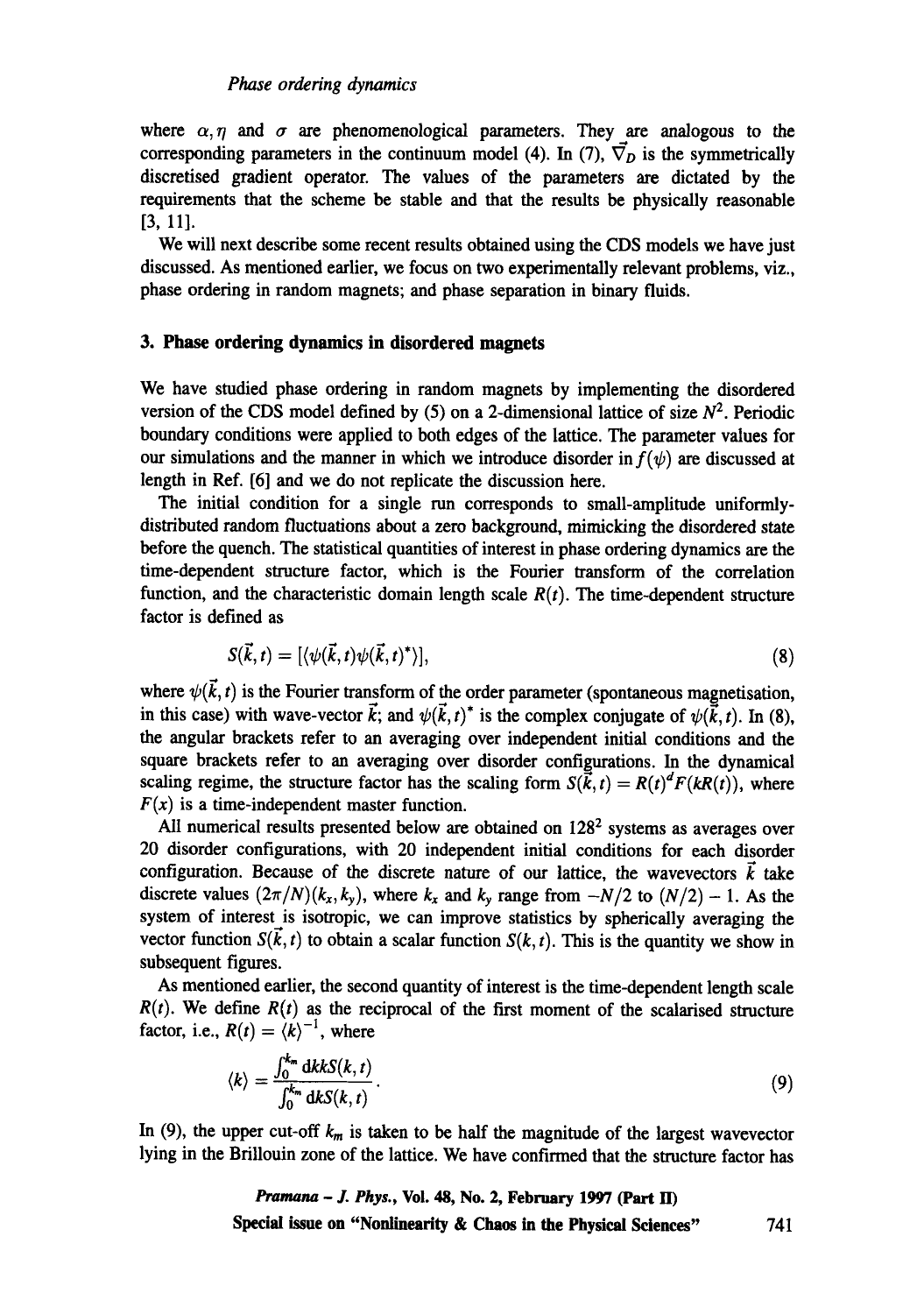*Sanjay Purl* 



**Figure 1.** (a) Superposition of data for the scaled structure factor  $S(k, t) \langle k \rangle^2$  vs.  $k/\langle k \rangle$  obtained from CDS studies of phase ordering dynamics in random magnets. All structure factor data is obtained on  $128<sup>2</sup>$  systems as an average over 20 disorder configurations, with 20 independent initial conditions for each disorder configuration. We present data for the pure case (denoted by circles); and a range of disorder amplitudes (denoted by the symbols indicated). The manner in which disorder is introduced into the CDS models is detailed in ref. [6]. The term "disorder amplitude" refers to the amplitude of random spatial fluctuations introduced into the local fixed points of the function  $f(\psi)$  in Eq. (5). Data for the pure case (disorder amplitude  $C = 0.0$ ) is from dimensionless time  $t = 1000$ . Data for the disordered cases  $(C = 0.30, 0.35, 0.40)$  is from dimensionless time  $t = 3000$ . (From Ref. [6].) (b) Semi-log plot of data in figure 1(a), i.e., we plot  $\ln(S(k, t)\langle k\rangle^2)$  vs.  $k/\langle k\rangle$ . (From ref. [6].)

*Pramana - J. Phys.,* **Vol. 48, No. 2, February 1997 (Part H) Special issue on "Nonlinearity & Chaos in the Physical Sciences"**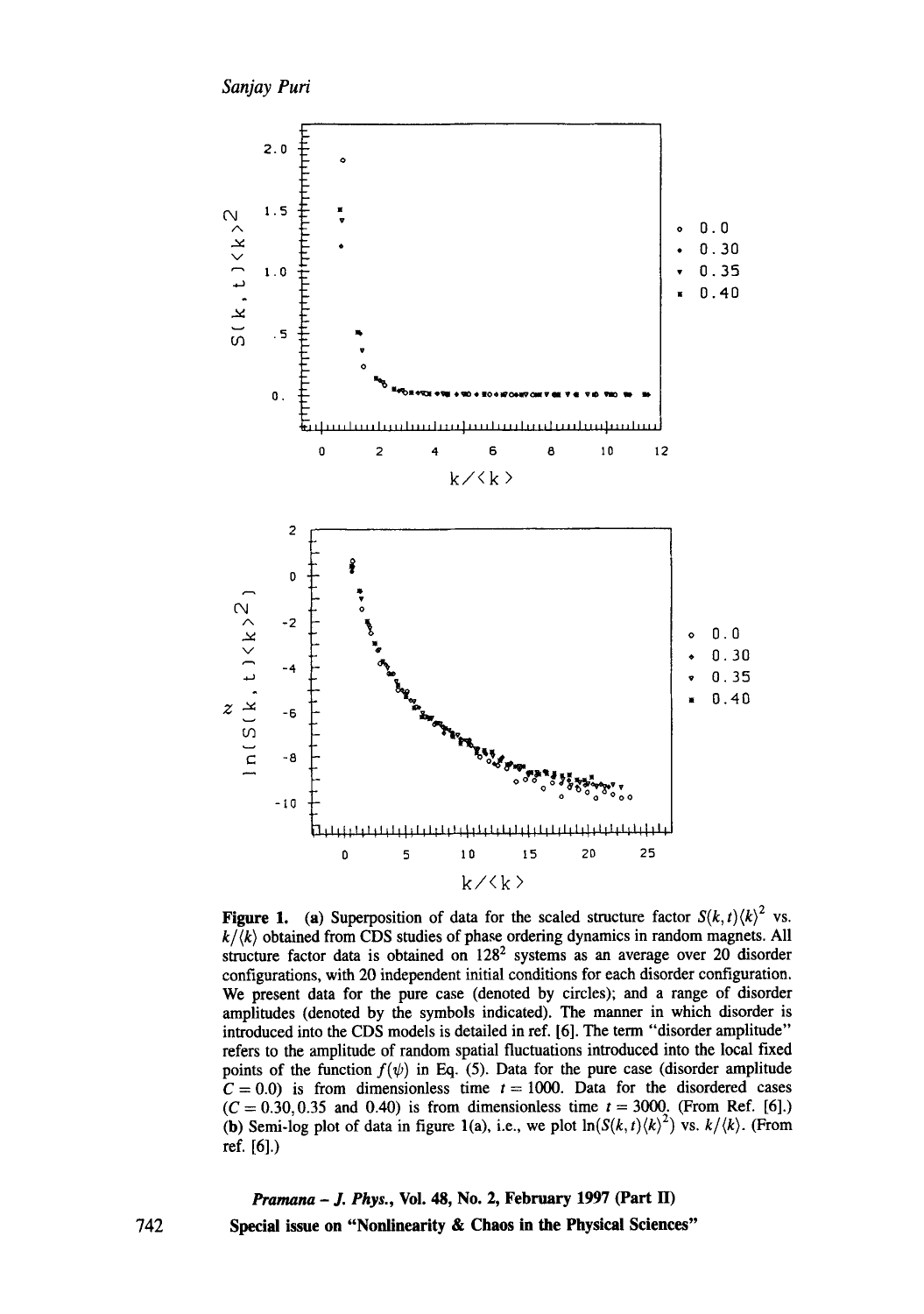decayed sufficiently upto this value of  $k_m$  and that numerical results for  $R(t)$  are unchanged by considering larger values of  $k_m$ . The length scale thus defined is measured in units of the lattice spacing. We should stress that this definition of  $R(t)$  is not unique and one can also define  $R(t)$  by using higher moments of the structure factor or various zero-crossings of the correlation function. However, in the dynamical scaling regime, all these definitions are equivalent with the only difference being in numerical prefactors [2].

Our extensive numerical investigations of phase ordering dynamics with quenched disorder revealed the following facts. Firstly, we found that the coarsening systems exhibit dynamical scaling of the structure factor as in the pure case, indicating thereby that the presence of quenched disorder does not affect the existence of a unique domain length scale. Furthermore, we found that the functional form of the scaled structure factor appears to be independent of the amplitude of disorder and is the same as that for the pure case - at least within the rather wide range of disorder amplitudes considered. We have referred to this important property as "superuniversal" scaling of the structure factor [6]. Figure 1 exhibits the superuniversal scaling of the structure factor for phase ordering in random magnets. In figure 1(a), we plot the scaled structure factor  $S(k, t) \langle k \rangle^2$  vs.  $k / \langle k \rangle$ for the pure case and for a range of disorder amplitudes. Clearly, the functional form of the scaled structure factor appears to be unaffected by the presence of quenched disorder. In figure  $l(b)$ , we show the data of figure  $l(a)$  on a semi-log scale, i.e., we plot  $\ln(S(k, t) \langle k \rangle^2)$  vs.  $k/\langle k \rangle$ . It is clear that the coincidence of the scaled structure factors extends into the intermediate tail region also. The data in the extreme tail is not very reliable, in any case, as large wave-vector values are affected by the nonzero interfacial thickness. Superuniversal scaling of the structure factor has an important physical implication in that it suggests that the morphology of growing domains is unchanged inspite of trapping by disorder sites. Of course, we have only considered the lowest-order structure factor and it is not necessary that higher-order structure factors also exhibit superuniversal scaling. Nevertheless, the fact remains that the lowest-order structure factor is the experimentally relevant one and the higher-order ones are primarily of theoretical relevance. Therefore, our numerical observation has important experimental implications.

Our numerical results are not as conclusive in regards to the time-dependence of the domain length scale  $R(t)$ . Figure 2 plots the square of the length scale  $R(t)^2$  vs. t for the pure case and for the disordered cases discussed previously. (It should be kept in mind that the length scale is measured in units of the lattice spacing.) In this figure, we plot  $R(t)^2$  vs. t rather than  $R(t)$  vs. t because the data for the pure case is well-known to exhibit the Lifshitz-Cahn-Allen (LCA) growth law  $R(t) \sim t^{1/2}$  and this serves as a benchmark for discussing data for the disordered cases. It is evident that domain growth with quenched disorder does not exhibit the LCA growth law, except in the very early stages where domains are too small to be trapped by disorder sites. The crossover time from the LCA growth law is inversely proportional to the amplitude of disorder. Furthermore, if we plot the data of figure 2 on a log-log scale (not shown here), it is also evident that data for the disordered cases does not show a power-law behaviour at all. Unfortunately, these are the only conclusive statements we can make in this context. Inspite of extensive simulations by us [6, 12] and other authors [13], there is still no understanding of the functional form of the asymptotic growth law, or even whether there is a universal functional form valid for a wide range of disorder amplitudes. There have also been theoretical investigations of

> *Pranmna - J. Phys.,* **Vol. 48, No. 2, February 1997 (Part II) Special issue on "Nonlinearity & Chaos in the Physical Sciences"** 743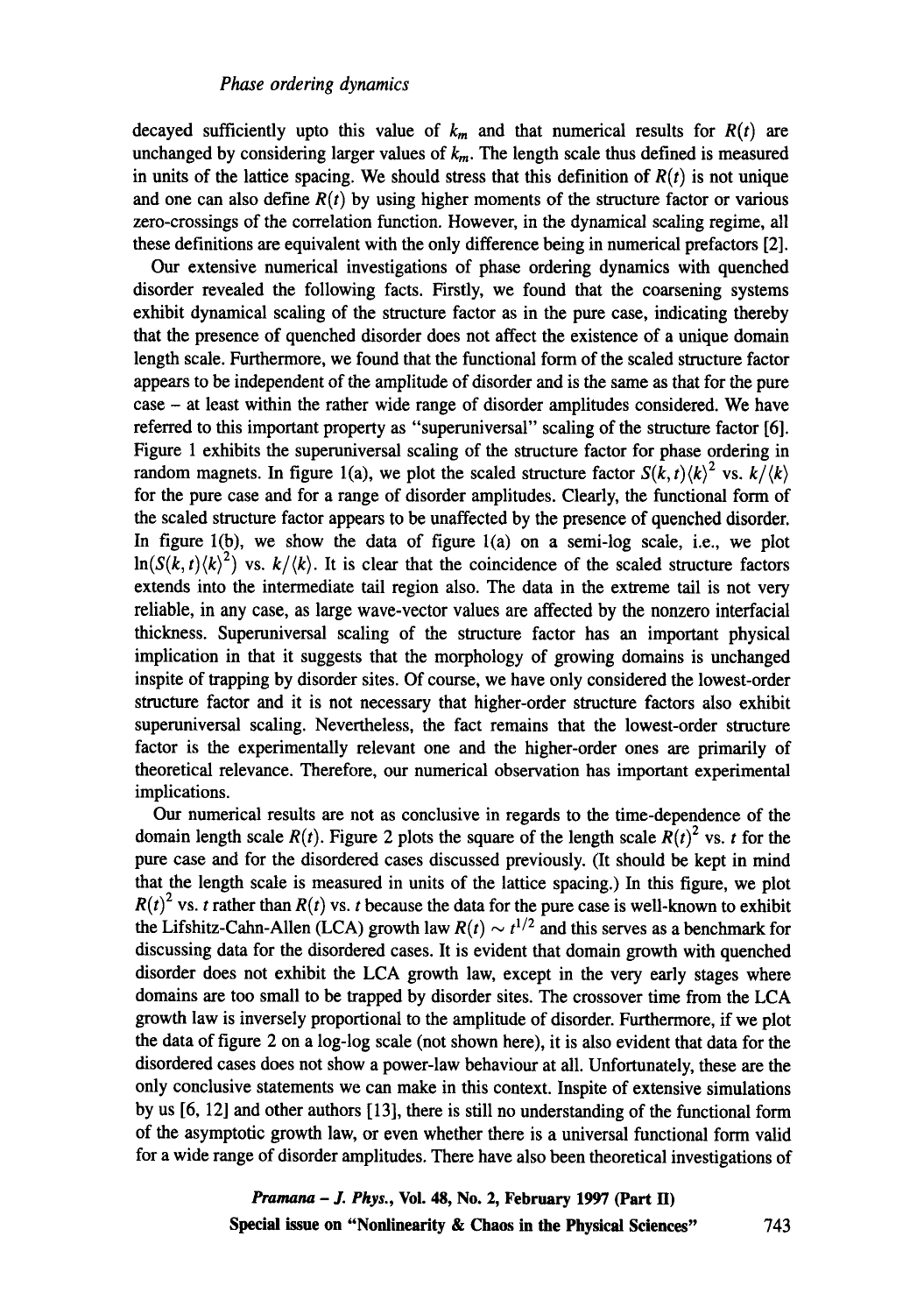

**Figure 2.** Square of the characteristic domain side  $R(t)^2$  as a function of update time t for phase ordering dynamics in random magnets. We show data for the pure case and the disordered cases of figure 1. Symbols have the same meaning as in figure 1. (From ref. [6].)

this problem [14], which have proposed a domain growth law of the form  $R(t) \sim (\ln t)^{x}$ , where  $x$  is a universal exponent. These "logarithmic" domain growth laws are argued on the basis of thermally-activated hopping of domains over potential barriers set up by the trapping sites. However, extant numerical results do not support such domain growth laws, except in the case with quenched random fields [15].

We have also investigated the dynamics of phase separation in binary alloys with quenched disorder [16]. Our results for that case show similar trends to those discussed above for the nonconserved case, *i.e., the* structure factor exhibits superuniversal scaling; and the asymptotic domain growth law is nonalgebraic, but we are again unable to ascertain the precise form of the universal growth law, if any.

#### 4. Phase separation dynamics in binary fluids

We studied phase separation in binary fluids by implementing the CDS model defined by (7) on a 3-dimensional lattice of size  $N<sup>3</sup>$  with periodic boundary conditions. The results presented below are for the local relaxation function  $f(\psi) = A \tanh \psi$  (with  $A = 1.5$ ) and  $D = 0.3$  [3]. We can associate mesh sizes with these parameter values by comparing the CDS scheme with the usual Euler discretisation scheme for partial differential equations [3]. The corresponding values are  $\Delta t = 0.5$  and  $\Delta x = 2.45$ . In (4), we set  $\bar{\eta} = 1$  and  $\bar{\sigma} = 2$ , following Farrell and Valls [8]. The phenomenological parameters  $\eta$  and  $\sigma$  in (7) are then fixed as  $\eta = \bar{\eta} \Delta t/(\Delta x)^2 = 0.08$  and  $\sigma = \bar{\sigma} \Delta t/(\Delta x)^2 = 0.17$ . This should not be interpreted as a rigorous prescription for fixing parameters but rather as a rule of thumb to associate parameter values in our CDS model with those in the corresponding partial

744 *Pramana - J. Phys.,* **Vol. 48, No. 2, February 1997 (Part ID Special issue on "Nonlinearity & Chaos in the Physical Sciences"**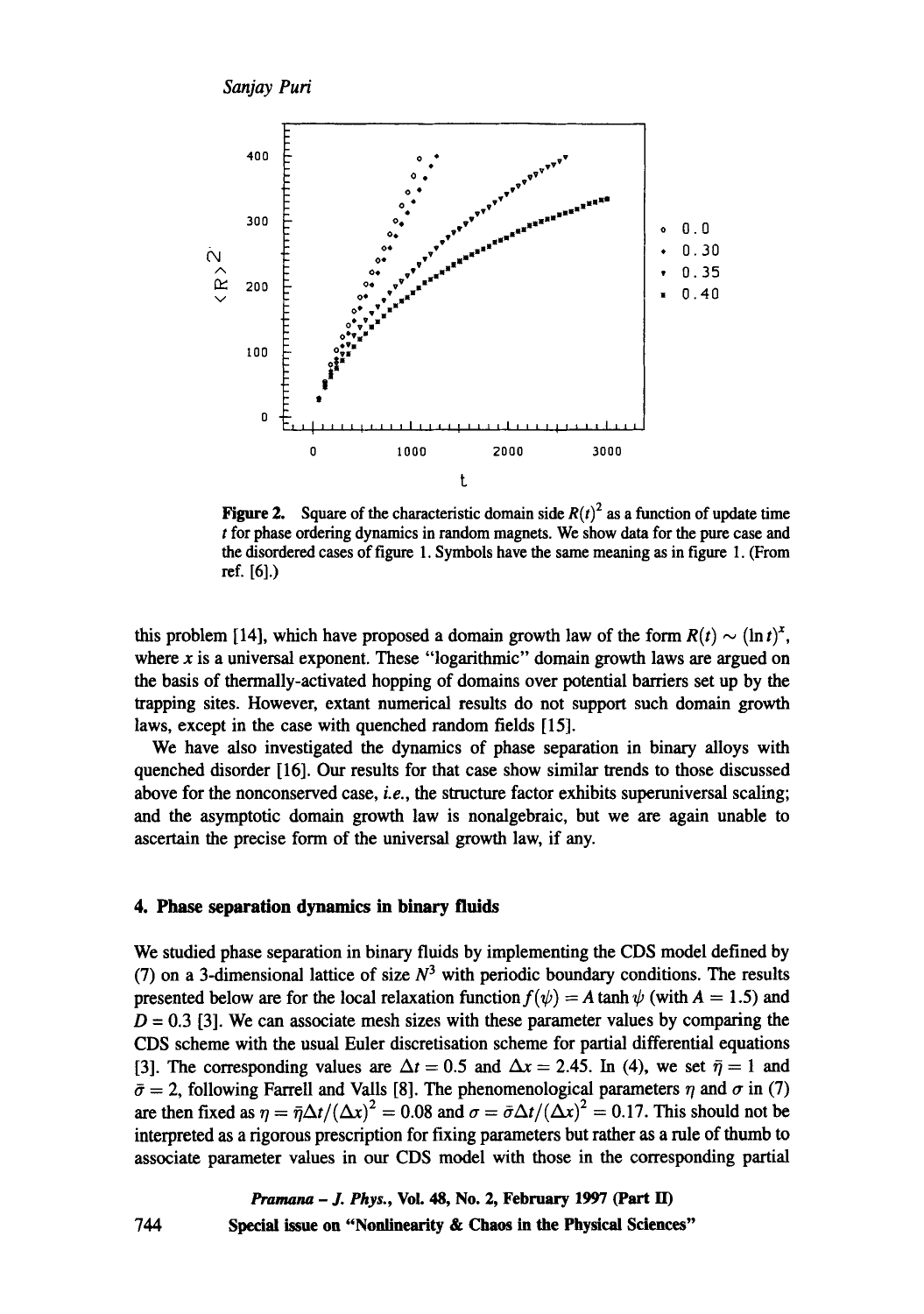

**Figure 3.** Superposition of data for the scaled structure factor  $S(k, t) \langle k \rangle^3$  vs.  $k/\langle k \rangle$ for phase separation in binary fluids. Structure factor data is obtained on  $80<sup>3</sup>$  systems as an average over 40 independent runs. We superpose data from dimensionless times 2000, 4000 and 6000, denoted by the symbols indicated. (From Ref. [11].)

differential equation model. We should stress that the choice of values for viscosity parameters does not affect the asymptotic behaviour of phase separation in binary fluids and only changes the time of crossover to the asymptotic regime. Typically, higher values of viscosity suppress hydrodynamic effects and delay the onset of the asymptotic hydrodynamic regime.

Finally, we discuss the most important parameter in (7), viz.,  $\alpha$ , which fixes the strength of the coupling between the order parameter and the velocity field. We have studied domain growth as modelled by (7) for a range of values of  $\alpha$ . In the limit  $\alpha \rightarrow 0$ , we recover the Lifshitz-Slyozov growth law  $R(t) \sim t^{1/3}$ , which characterises domain growth in Model B, as expected. In this paper, we present results for  $\alpha = 0.41$ , which corresponds (in the prescription defined above) to  $\bar{\alpha} = 2$  in (4).

All results presented here are for the case of a critical quench, where there are equal concentrations of both components in the mixture. The structure factor is calculated for systems with  $N = 80$  and as an average over 40 runs from independent initial conditions, each of which consists of the order parameter and velocity field uniformly and randomly distributed about a zero background with small amplitudes. The time-dependent characteristic length scale  $R(t)$  is defined as in Eq. (9).

For purposes of comparison, we have also performed a CDS simulation for the case without hydrodynamics (i.e., Model B) on an  $80<sup>3</sup>$  lattice. We use the same functional form for  $f(\psi)$  and the same values for A and D as in the case with hydrodynamics.

Figure 3 superposes data for the scaled structure factor  $S(k, t)$  $\langle k \rangle$ <sup>3</sup> vs.  $k/\langle k \rangle$  from dimensionless times 2000, 4000 and 6000. The different data sets collapse neatly onto a master curve, verifying the validity of dynamical scaling in this case. We next turn our attention to the temporal behaviour of the characteristic length scale. Figure 4 plots  $R(t)$ 

> *Pramana - J. Phys.,* **Vol. 48, No. 2, February 1997 (Part H) Special issue on "Nonlinearity & Chaos in the Physical Sciences"** 745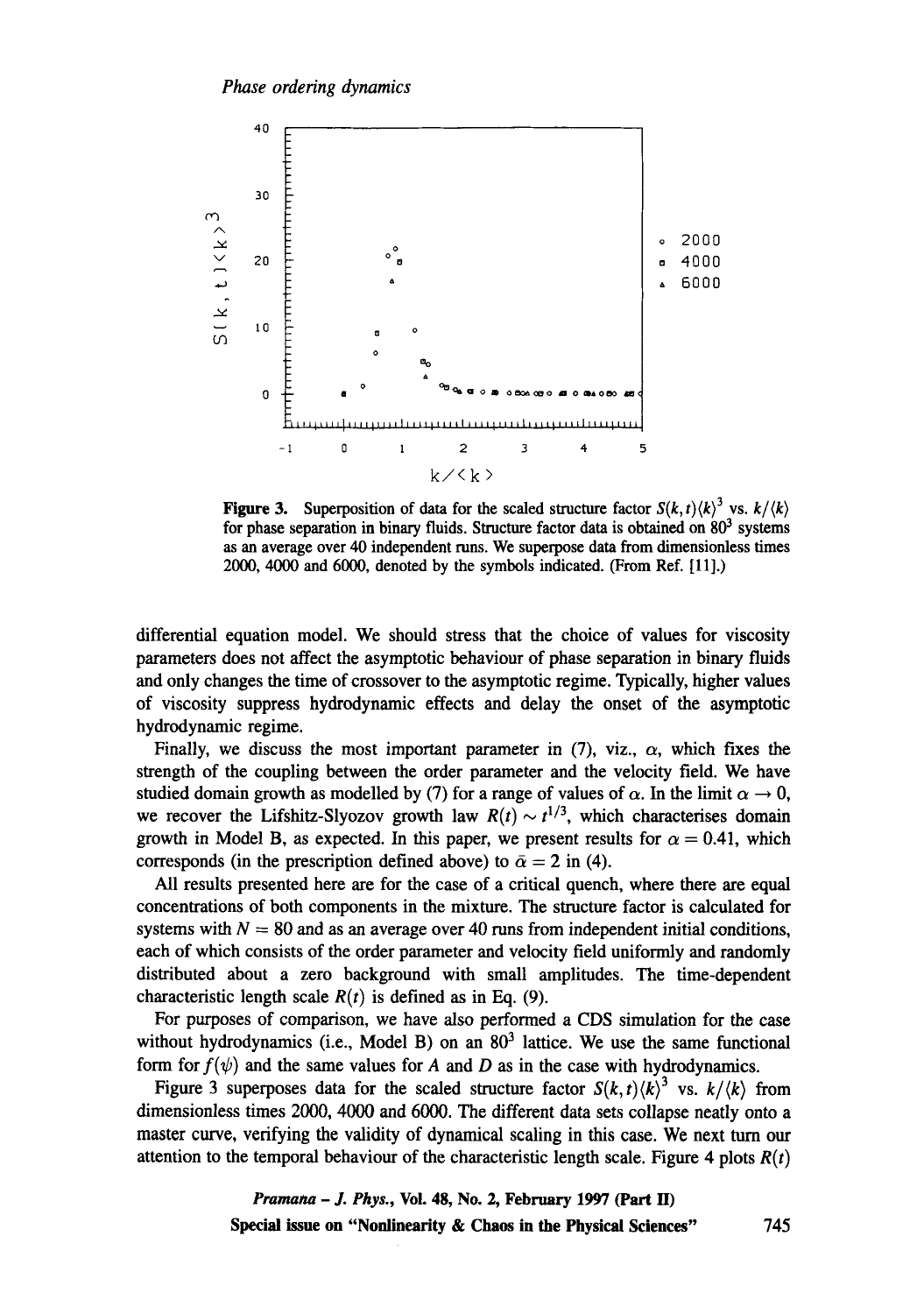

Figure 4. Characteristic domain size  $R(t)$  vs. update time t for phase separation with and without hydrodynamics, denoted by circles and squares, respectively.

vs. t for our CDS model in (7) (marked by circles); and for the case without hydrodynamics (marked by squares). After an initial transient regime (which can be extended by using a smaller value of  $\alpha$ ), the domain size for the hydrodynamic case grows linearly in time, viz.,  $R(t) \sim t$ . At times somewhat beyond those shown in figure 4, freezing sets in because of the finite size of the system. To ensure that our data is not affected by finite-size effects, we have also performed (less thorough) simulations on lattices of size  $64<sup>3</sup>$  and  $100<sup>3</sup>$ . The results are the same as those presented here with the only difference being that the onset of freezing is delayed in larger systems. Domain growth for the case without hydrodynamics is much slower and can be easily confirmed to obey the usual Lifshitz-Slyozov growth law  $R(t) \sim t^{1/3}$ , though we do not show this explicitly here. Our numerical observation of temporally linear domain growth in the phase separation of binary fluids confirms a long-standing theoretical prediction by Siggia [17]. Similar results have also been obtained by Koga and Kawasaki [18] using a CDS model in which they solve for the instantaneous configuration of the fluid velocity field using the Oseen tensor approximation. There are also a number of related works, some of which we cite in Ref. [19], suggesting that there are a variety of growth regimes depending on the dimensionality and system parameters.

## **5. Summary and discussion**

746

In this paper, we have attempted to acquaint the reader with some recent investigations of experimentally relevant problems in phase ordering dynamics. Initial numerical studies of idealised (i.e., pure and isotropic) phase ordering systems were greatly facilitated by Cell Dynamical System (CDS) models [3]. It is our belief that similar modelling will also help elaborate late-stage behaviour in experimentally realistic problems. To this end, we have

*Pramana - J. Phys.,* **Vol. 48, No. 2, February 1997 (Part H) Special issue on "Nonlinearity & Chaos in the Physical Sciences"**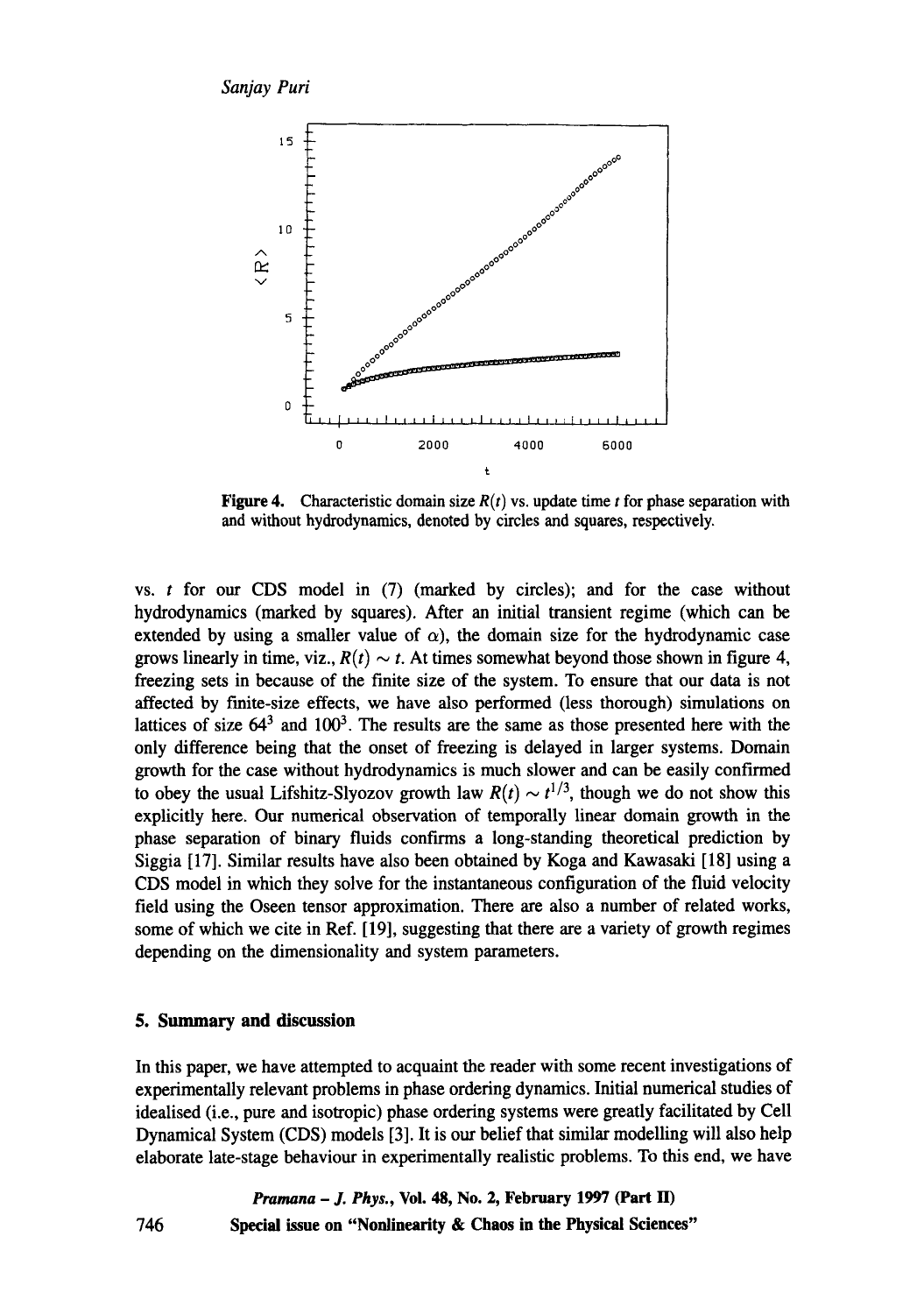described numerical results from CDS models of phase ordering dynamics with quenched disorder; and segregation dynamics with hydrodynamic effects.

In the context of domain growth with quenched disorder, we find that the scaled structure factor, which characterises the morphology of the coarsening system, appears to be very similar to that for the pure case. This should be experimentally verifiable and we urge experimentalists to carefully examine this aspect of the problem. Unfortunately, however, we are unable to make a conclusive statement about the asymptotic nature of the domain growth law in this problem. This is an outstanding problem which needs to be resolved but it is not at all clear that one merely needs to perform "larger" and "longer" simulations to obtain a deeper insight. As a matter of fact, we believe that some novel theoretical input is necessary to enable a better understanding of this problem.

In the context of phase separation in binary fluids, our numerical results confirm a theoretical prediction due to Siggia [17], viz., hydrodynamic modes on the surfaces of growing domains greatly enhance domain growth in the late stages, resulting in a crossover in the domain growth law from  $R(t) \sim t^{1/3}$  to  $R(t) \sim t$ . This crossover has also been observed in a large number of experiments [1] and it is gratifying to verify it numerically.

Models similar to those described in this paper have also been used to investigate a variety of other problems in nonequilibrium statistical mechanics. Typical examples include the segregation dynamics of block copolymers [20]; population dynamics [21]; dynamics of vortices and other topological defects [22]; and the dynamics of pattern recognition [23]. In all these cases, the enhanced computational efficiency of CDS models has enabled the study of truly asymptotic behaviours. It is our belief that CDS modelling will provide us with a quantitatively accurate, and yet efficient, means of studying a host of physical phenomena.

#### **Acknowledgements**

The author would like to thank Y.Oono for a highly stimulating collaboration, which led to the initial formulation of CDS models of phase ordering dynamics. He is also deeply grateful to the individuals he collaborated with on the problems discussed in this paper.

#### **References**

[1] For reviews, see J D Gunton, M San Miguel and P S Sahni, in *Phase transitions and critical*  phenomena edited by C Domb and J L Lebowitz, (Academic Press, New York, 1983) Vol. 8 p. 267

K Binder, in *Materials science and technology* 

*Phase transformations of materials* edited by R W Calm, P Haasen and E J Kramer (VCH, Weinheim, 1991) Vol. 5 p. 405

- A J Bray, *Adv. Phys.* 43, 357 (1994)
- [2] K Binder and D Stauffer, *Phys. Rev. Lett.* 33, 1006 (1974) K Binder and D Stauffer, *Z. Phys.* B24, 407 (1976)
- [3] Y Oono and S Puri, *Phys. Rev. Lett.* **58,** 836 (1987); *Phys. Rev.* A38, 434 (1988) S Purl and Y Oono, *Phys. Rev.* A38, 1542 (1988); J. *Phys.* A21, L755 (1988)

*Pramana - J. Phys.,* **Vol. 48, No. 2, February 1997 (Part II)** 

**Special issue on "Nonlinearity & Chaos in the Physical Sciences"** 747